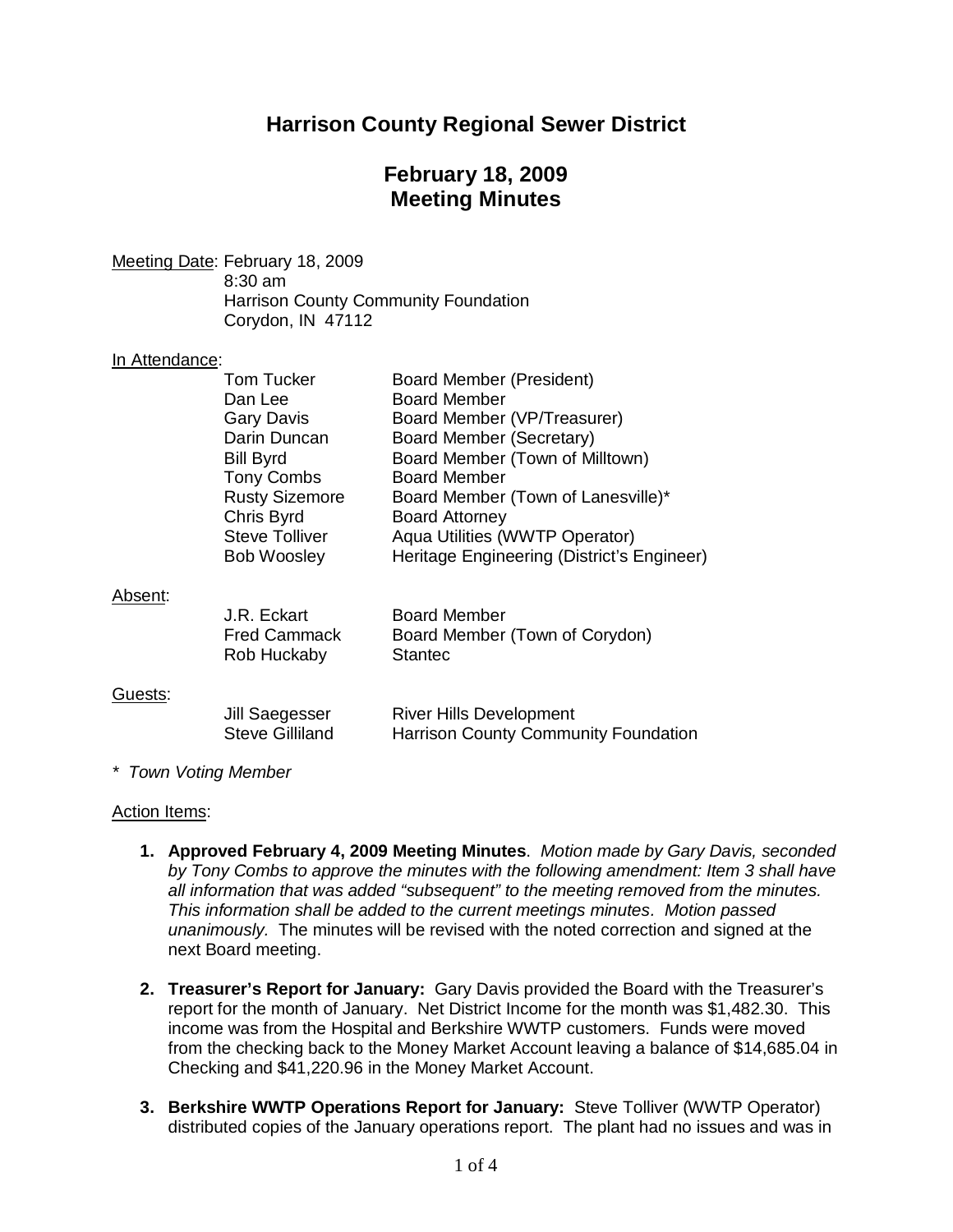compliance with all permit requirements. Average daily flow for the month was approximately 16,000 gpd.

Other items discussed regarding Berkshire:

- i. **Power Outage:** Power was briefly lost to the plant during the ice storm a few weeks ago. The operator made a site visit the day of the storm and discovered the power outage. At last month's meeting it was discussed that there was a possible overflow to the creek as a result of the power outage. Steve Tolliver provided clarification as to what actually occurred: There was a power outage at the plant which caused some issues with the Chlorine contact chamber with sludge in the tank. Since our effluent is pumped to the creek we **did not** pump any sludge to the creek due to the power outage. My reservations were if we did not react to this issue without delay we certainly would have had issues. There was some spillage around the tank itself, but is minor and cleanup was completed by staff. Since the permit does not require chlorine to be fed in the winter months we did not experience a violation (timing issue). Tom was immediate to provide me with authorization to complete the cleanup of the sludge and we did not have a reportable issue. We called B&H to remove the sludge and tried to take the material to Lanesville. Lanesville was unable to take the sludge at that time, so it was taken to the INAAP plant. As a follow-up action item, Tom had ask that I will be looking for a generator quote from vendors so we can have backup power and also, it would be good to have alarm system to notify our operators when there is an issue such as a power outage so we can respond in a prompt approach.
- *ii.* **Telemetry System:** Steve explained to the Board how a telemetry system would work. The system would work from a cell signal and call when issues arise at the plant (power failure, pumps off, etc.). Steve further explained that of all the plants that his company operates only two (Berkshire included) do not have telemetry. The types of telemetry systems that Steve recommends allow anyone on the Board to watch the operations of the plant and receive notification as to any issues that arise. Steve stated that the system he recommends costs less than \$5,000 to install (including all hardware) and approximately \$20 per month thereafter for cell phone coverage expenses.
	- *a. A motion was made by Darin Duncan, seconded by Tony Combs to allow the District's operator to purchase and install a telemetry system for a not to exceed price of \$5,000. Motion passed unanimously.*
	- *b.* Steve will send all Board members a link to the website that will host the system to allow all members an opportunity to view the plant's daily operations as well as see when alarm conditions exist.
- *iii.* **Generator:** Steve is currently working with the District's Engineer, Bob Woosley, to review options for providing a backup power source. Board members expressed a concern that they did not want to see money spent on an item that could not be used elsewhere at a later date.
- **4. New Salisbury Project to serve Business:** Jill Saegesser, with River Hills, presented to the Board the various options for funding that may be available to the District. Options include:
	- i. **Disaster Relief Funds:** \$95M in funding administered via the Community Development Block Grant (CDBG) program.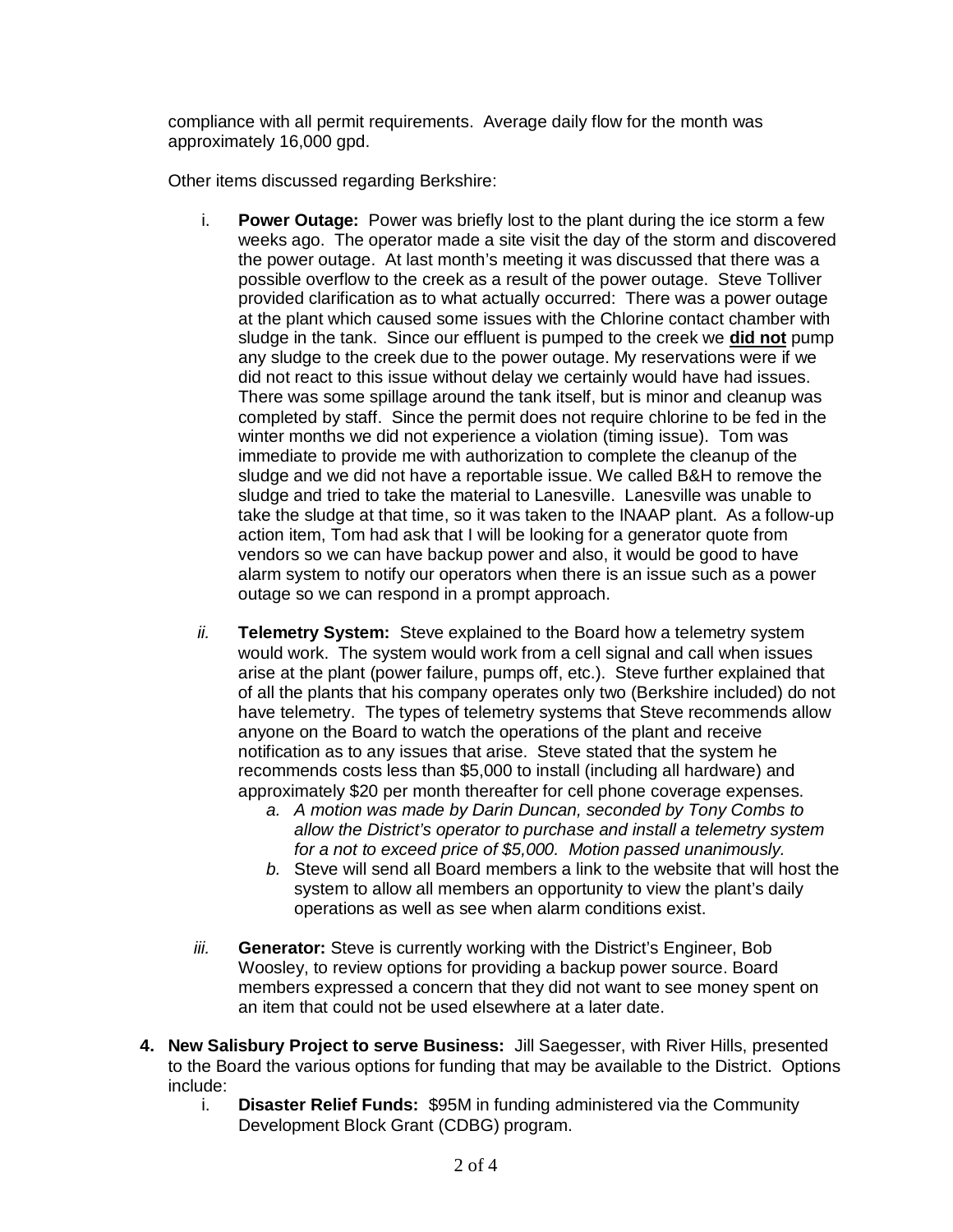- a. 50% of these funds are earmarked for low to moderate income areas.
- b. No limit on the amount you can borrow (in years past there was a cap of \$600k).
- c. Requires salary survey to be completed.
- ii. **EDA Funds for a Six State Area:** \$60M in funding available.
	- a. No income requirements.
		- b. 75% Grant with a 25% Matching requirement
		- c. Sewer District is an eligible entity and can apply directly for these funds.
	- d. Funds are generally reserved for long term economic recovery.
- **iii. Stimulus Funds:**
	- a. Funds to be administered as part of the State Revolving Fund (SRF).
	- b. Current interest rate is 0%.
	- c. A survey must be completed that lists possible projects. Bob Woosley previously submitted a list to Jill that contained potential projects and cost. This list was passed along to the EDA Administrator. These projects are at least "on the list".
	- d. Jill will forward a copy of the survey form to Bob for distribution to the Board.
	- e. These funds can be used as part of the 25% match requirement for EDA funds.

**Grants/Funding Subcommittee:** A subcommittee was formed consisting of Gary Davis, Bill Byrd, and Tony Combs. This committee will meet with Jill to follow up on potential funding sources. A meeting will be held next week to get the process moving.

**HCCF:** Steve Gilliland was in attendance to discuss with the Board the current grant request that is up for consideration by the Foundation. Steve was not in attendance to represent the opinion of his Foundation Board but to offer advice to the District and to answer any questions that the District may have for him. Items discussed:

- · The District's request of \$500k is considered a Signature Grant request (request is over \$200k). Steve reminded the Board that Signature Grants may not be determined until much later in the year. The District's request for \$500k represents 1/3 of the total grant funds available.
- · The Foundation fully supports the District's efforts. However, the District may want to consider amending their request to fund other items that are part of the project that are less expensive: i.e. expansion of the WWTP, easement acquisition, etc.
- · He reminded the Board that the Foundation is always open to requests at any time during the year. Particularly when they are asking to make a match of funding for a grant.
- · He suggested that the Board always keep Jill Saegesser involved in the future as she is always on the lookout for ways to secure grant dollars.
- · He suggested that in the future the Board make funding requests to the both the County and Foundation simultaneously.
- *5.* **Berkshire WWTP/ Lanesville Sludge Hauling:** Rusty Sizemore informed the Board that the Town Council approved the agreement and it has been signed.
- *6.* **Hospital Sanitary Sewer Esmts:** Bob Woosley reported that the Hospital's engineer has completed the easement information. He has worked with their engineer on